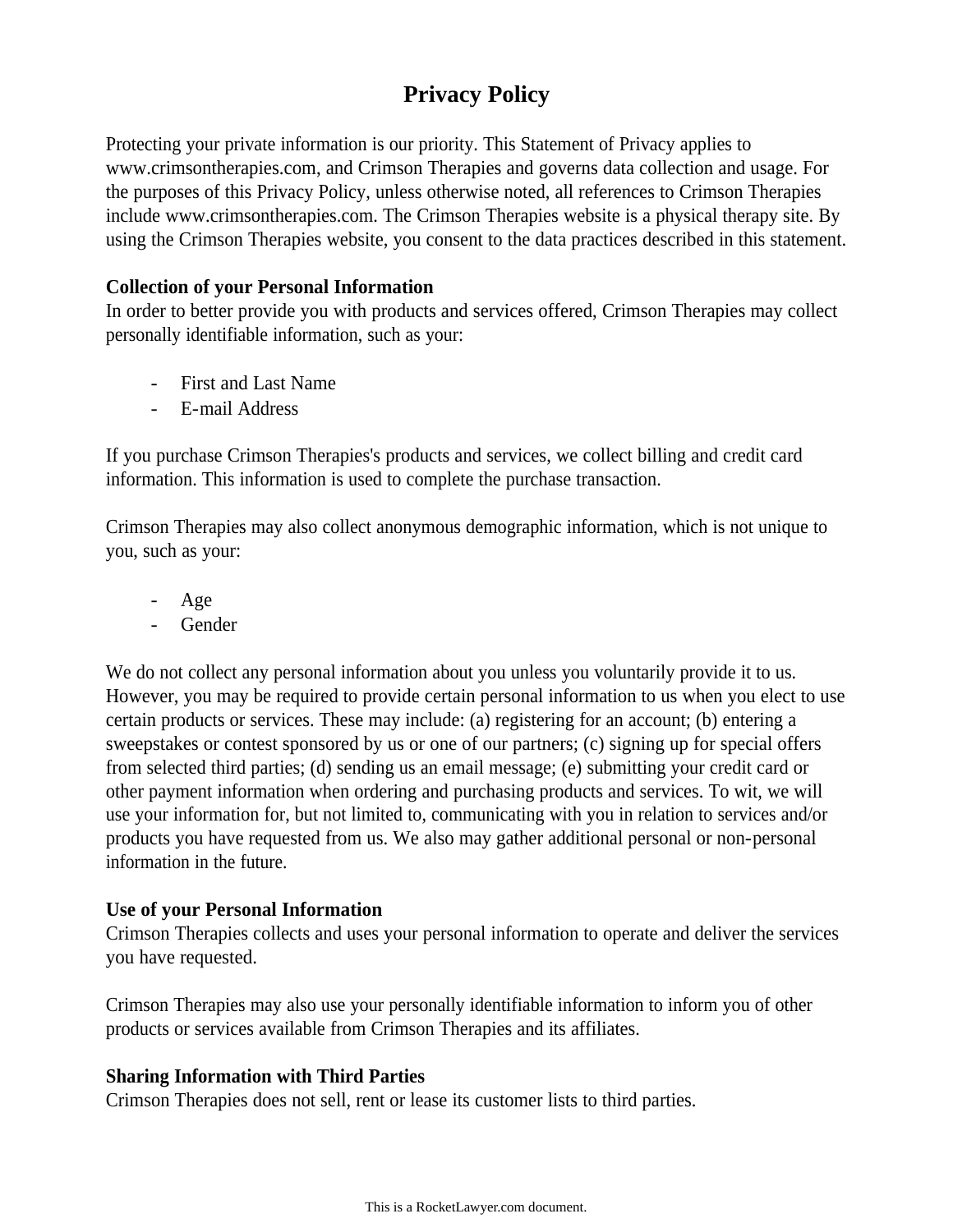Crimson Therapies may share data with trusted partners to help perform statistical analysis, send you email or postal mail, provide customer support, or arrange for deliveries. All such third parties are prohibited from using your personal information except to provide these services to Crimson Therapies, and they are required to maintain the confidentiality of your information.

Crimson Therapies may disclose your personal information, without notice, if required to do so by law or in the good faith belief that such action is necessary to: (a) conform to the edicts of the law or comply with legal process served on Crimson Therapies or the site; (b) protect and defend the rights or property of Crimson Therapies; and/or (c) act under exigent circumstances to protect the personal safety of users of Crimson Therapies, or the public.

### **Tracking User Behavior**

Crimson Therapies may keep track of the websites and pages our users visit within Crimson Therapies, in order to determine what Crimson Therapies services are the most popular. This data is used to deliver customized content and advertising within Crimson Therapies to customers whose behavior indicates that they are interested in a particular subject area.

# **Automatically Collected Information**

Information about your computer hardware and software may be automatically collected by Crimson Therapies. This information can include: your IP address, browser type, domain names, access times and referring website addresses. This information is used for the operation of the service, to maintain quality of the service, and to provide general statistics regarding use of the Crimson Therapies website.

#### **Use of Cookies**

The Crimson Therapies website may use "cookies" to help you personalize your online experience. A cookie is a text file that is placed on your hard disk by a web page server. Cookies cannot be used to run programs or deliver viruses to your computer. Cookies are uniquely assigned to you, and can only be read by a web server in the domain that issued the cookie to you.

One of the primary purposes of cookies is to provide a convenience feature to save you time. The purpose of a cookie is to tell the Web server that you have returned to a specific page. For example, if you personalize Crimson Therapies pages, or register with Crimson Therapies site or services, a cookie helps Crimson Therapies to recall your specific information on subsequent visits. This simplifies the process of recording your personal information, such as billing addresses, shipping addresses, and so on. When you return to the same Crimson Therapies website, the information you previously provided can be retrieved, so you can easily use the Crimson Therapies features that you customized.

You have the ability to accept or decline cookies. Most Web browsers automatically accept cookies, but you can usually modify your browser setting to decline cookies if you prefer. If you choose to decline cookies, you may not be able to fully experience the interactive features of the Crimson Therapies services or websites you visit.

# **Security of your Personal Information**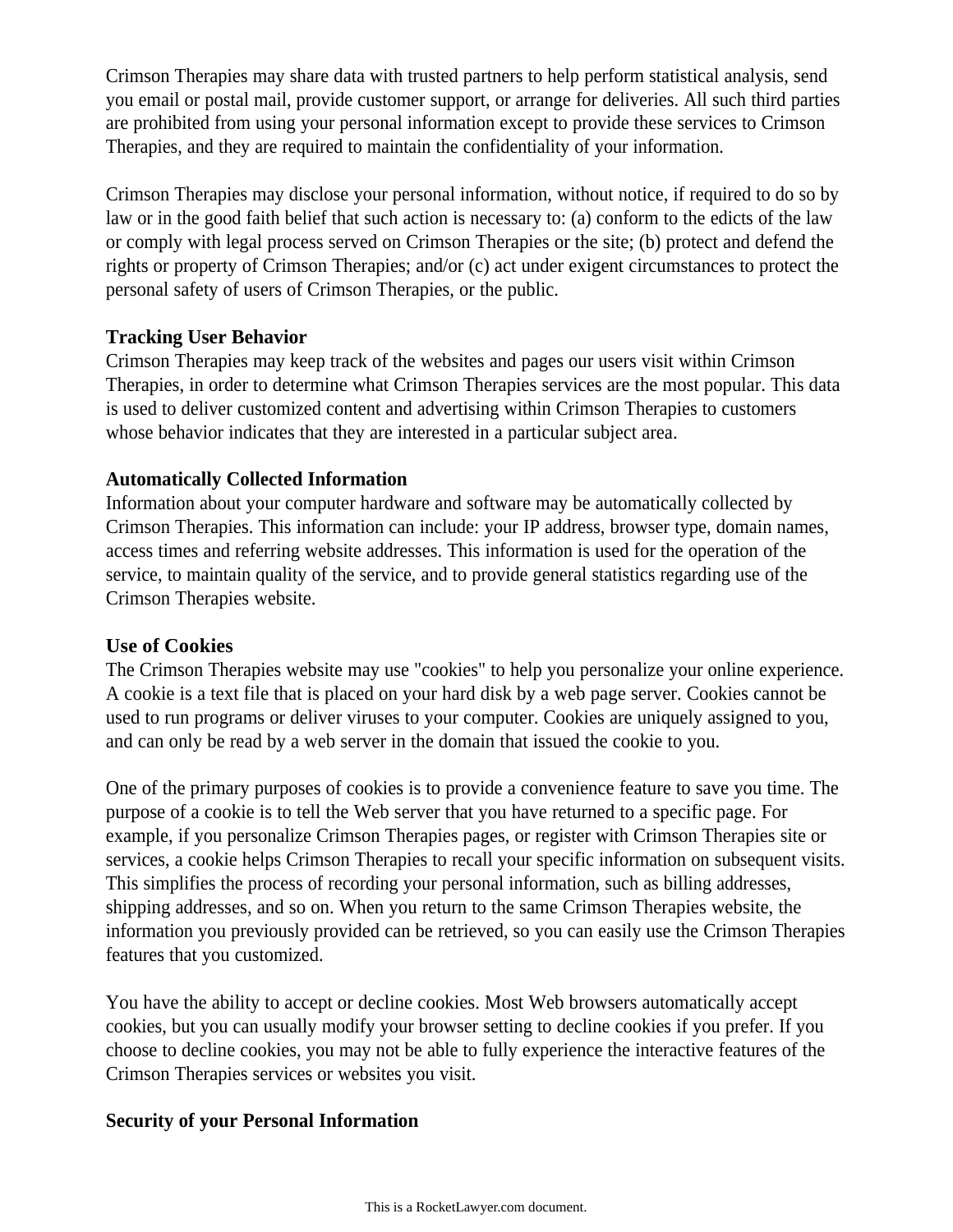Crimson Therapies secures your personal information from unauthorized access, use, or disclosure. Crimson Therapies uses the following methods for this purpose:

- SSL Protocol

When personal information (such as a credit card number) is transmitted to other websites, it is protected through the use of encryption, such as the Secure Sockets Layer (SSL) protocol.

We strive to take appropriate security measures to protect against unauthorized access to or alteration of your personal information. Unfortunately, no data transmission over the Internet or any wireless network can be guaranteed to be 100% secure. As a result, while we strive to protect your personal information, you acknowledge that: (a) there are security and privacy limitations inherent to the Internet which are beyond our control; and (b) security, integrity, and privacy of any and all information and data exchanged between you and us through this Site cannot be guaranteed.

# **Right to Deletion**

Subject to certain exceptions set out below, on receipt of a verifiable request from you, we will:

- Delete your personal information from our records; and
- Direct any service providers to delete your personal information from their records.

Please note that we may not be able to comply with requests to delete your personal information if it is necessary to:

- Complete the transaction for which the personal information was collected, fulfill the terms of a written warranty or product recall conducted in accordance with federal law, provide a good or service requested by you, or reasonably anticipated within the context of our ongoing business relationship with you, or otherwise perform a contract between you and us;
- Detect security incidents, protect against malicious, deceptive, fraudulent, or illegal activity; or prosecute those responsible for that activity;
- Debug to identify and repair errors that impair existing intended functionality;
- Exercise free speech, ensure the right of another consumer to exercise his or her right of free speech, or exercise another right provided for by law;
- Comply with the California Electronic Communications Privacy Act;
- Engage in public or peer-reviewed scientific, historical, or statistical research in the public interest that adheres to all other applicable ethics and privacy laws, when our deletion of the information is likely to render impossible or seriously impair the achievement of such research, provided we have obtained your informed consent;
- Enable solely internal uses that are reasonably aligned with your expectations based on your relationship with us;
- Comply with an existing legal obligation; or
- Otherwise use your personal information, internally, in a lawful manner that is compatible with the context in which you provided the information.